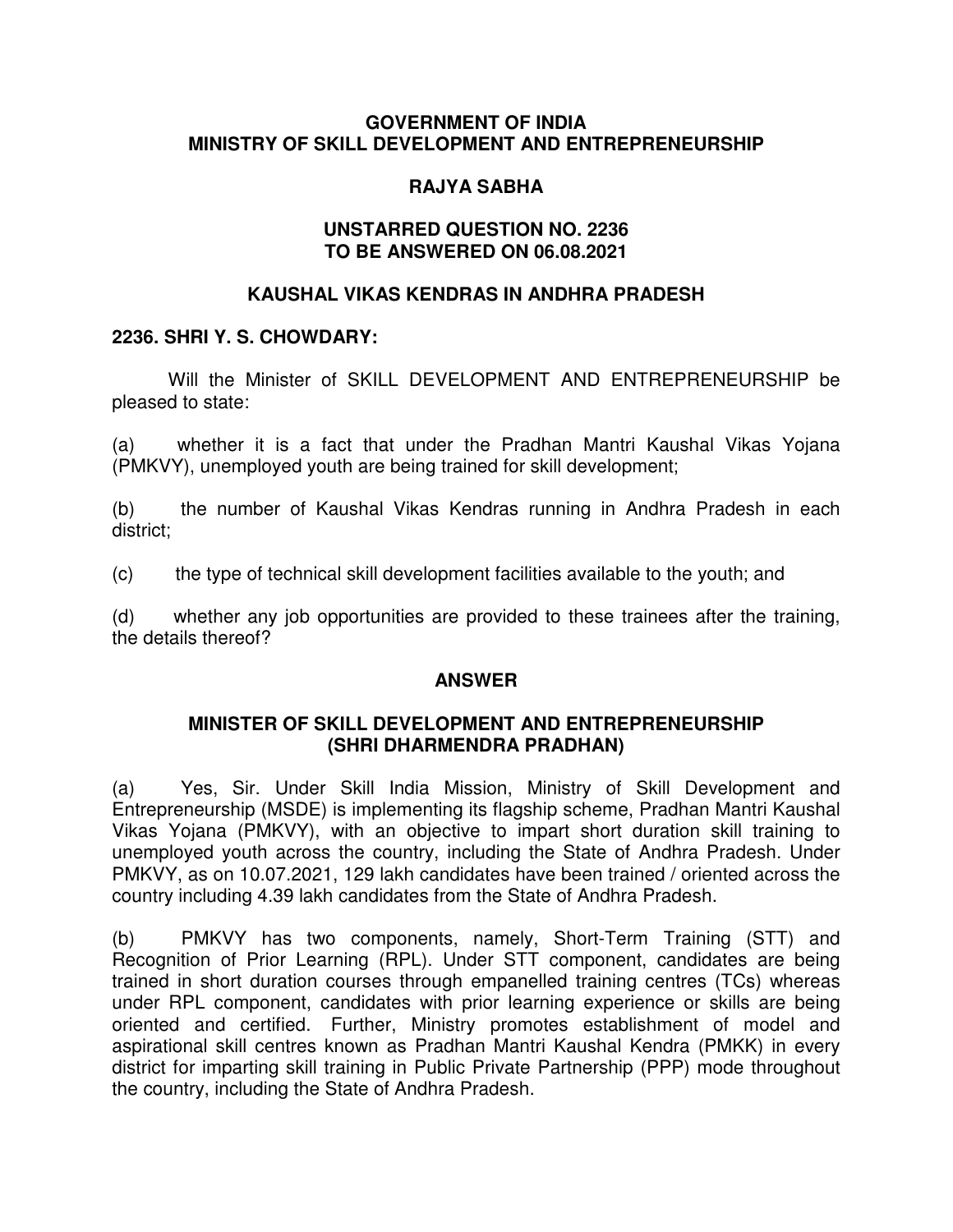Under PMKVY, as on 10.07.2021, 134 TCs, including 18 PMKKs, are currently operational across 13 districts in the State of Andhra Pradesh. The district-wise number of operational TCs including PMKKs for the State of Andhra Pradesh, as on 10.07.2021, is given in Annexure.

(c) Under PMKVY, training is being imparted in various National Skill Qualification Framework (NSQF) aligned job roles including technical courses across 37 sectors.

(d) Yes, Sir. Under PMKVY, STT is linked to placement, while RPL does not mandate placements as it recognizes the existing skills of candidate. Under the STT, placement is linked with payout to training providers. The last tranche, i.e., 30 percent of total payout is disbursed to training providers only on ensuring placement of the candidates. Further, Rozgar Melas are organised with the support of Sector Skill Councils, training providers and implementing agencies to directly link the candidates with the potential employers.

Under STT-PMKVY, as on 10.07.2021, 52.47 lakh candidates have been certified; out of which, 23.25 lakh candidates have been placed across the country including 1.08 lakh candidates from the State of Andhra Pradesh.